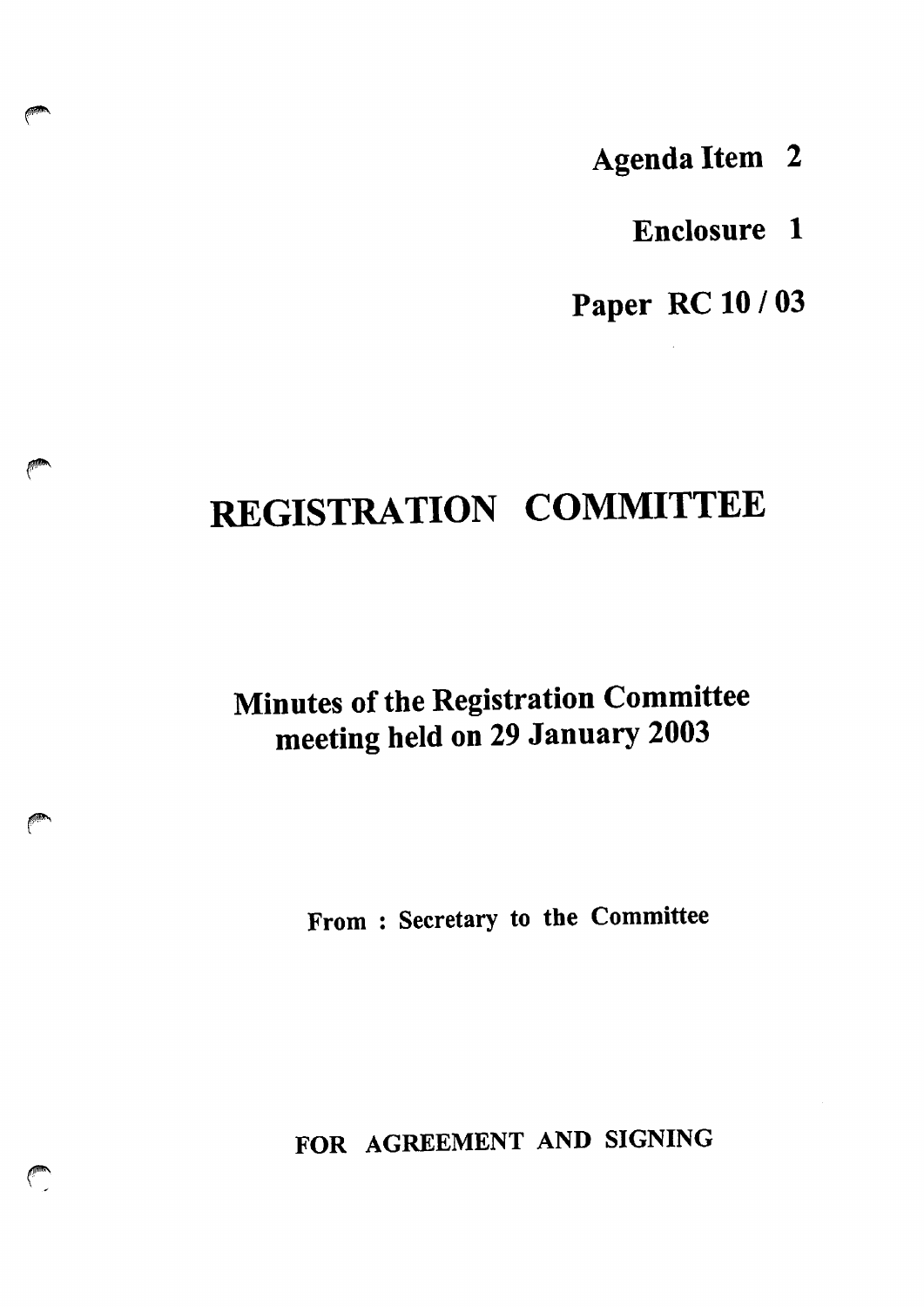184 Kennington Park Road London SE114BU Telephone: +44 (0)20 7582 0866 Fax: +44 (0)20 7820 9684 e-mail: lucinda.pilgrim@hpc-uk.org

MINUTES of the eighth meeting of the Registration Committee of the Health Professions Council held on Wednesday 29 January 2003 at the Evangelical Alliance, 186 Kennington Park Road, London SE11 4BT.

#### PRESENT :

 $\mathbb{Z}$ 

r

Miss P. Sabine - Vice-Chairman (Chairing) Miss M. Crawford Mr P. Frowen Dr R Jones Mr I Massey Miss E Thornton Dr A Van der Gaag Mr. C. Lea (ex-officio) Mr. G. Sutehall (ex-officio)

#### IN ATTENDANCE

Miss L. Pilgrim - Director, HPC, Secretary to the Registration Committee Mr M. Seale - Chief Executive / Registrar, HPC Dr P. Burley - Director of Education and Policy, HPC Miss C. Harkin - Manager, UK Registration Mr R. Dunn - Interim Manager, International Registration Ms S. Dawson - Grandparenting Manager, HPC Mr G. Ross-Sampson - Project Manager, HPC Ms M. Collins - Newchurch

#### ITEM 1 APOLOGIES FOR ABSENCE

Apologies were received from :- Professor N Brook and Professor R Klem.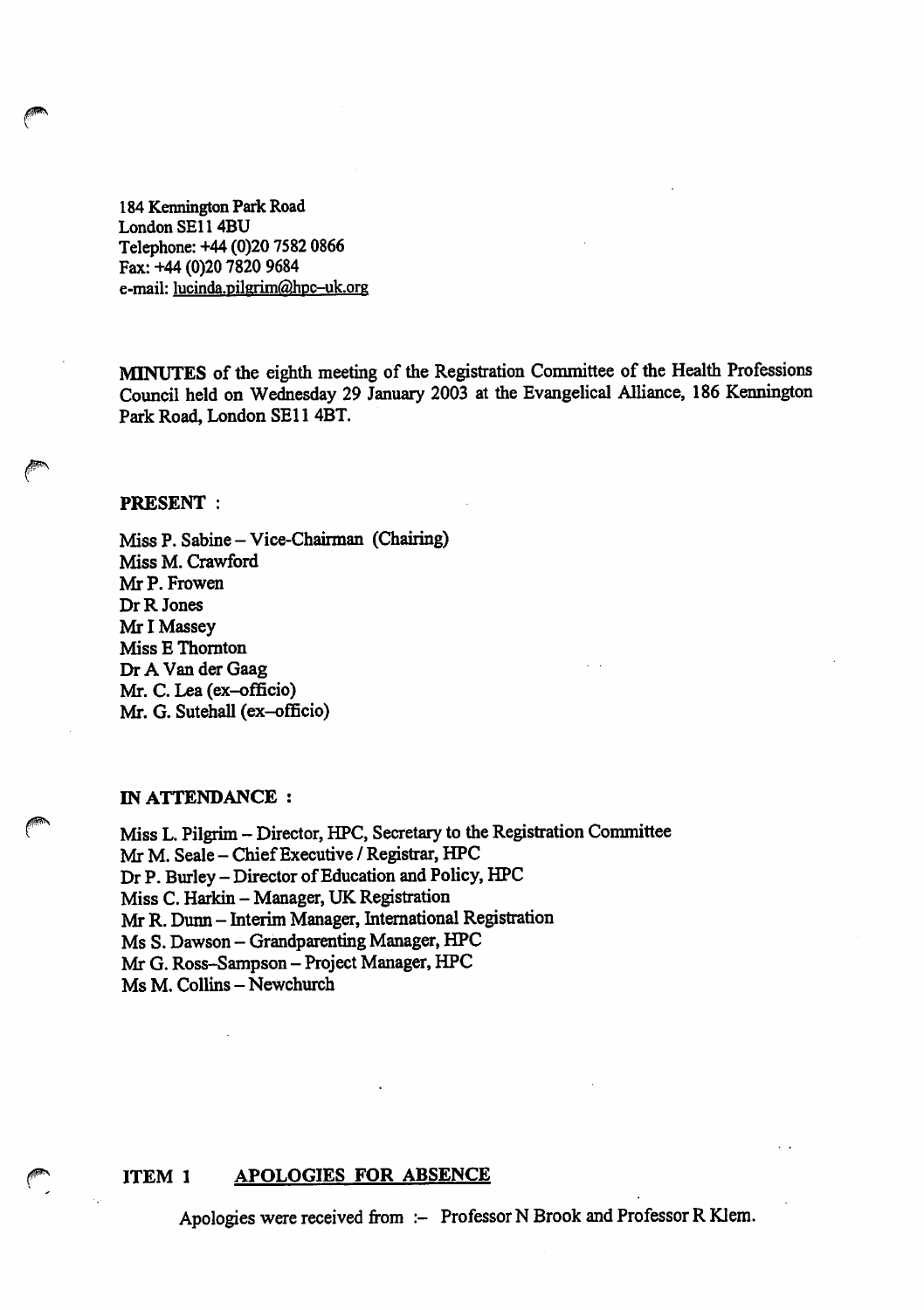### ITEM 2 MINUTES OF THE MEETING HELD ON 12 NOVEMBER 2002

The minutes of the meeting held on 12 November 2002 were agreed as a correct record save for the following amendment:

Item4(iv) : The final sentence to read:

11 Mr C Lea confirmed that attendance at training days had been budgeted for but the programme dates had been postponed."

#### ITEM 3 MATTERS ARISING

There were no matters arising.

#### ITEM 4 GRANDPARENTING - PROGRESS REPORT

Miss S Dawson gave the Committee an up-date. In excess of 10,000 letters had been sent to Educational Institutions, Associations and Journals in order to gauge the numbers of Chiropodists, Paramedics and Physiotherapists who were unregistered. Market Research had shown that there were about 15,000 Chiropodists in the private sector who were unregistered; this group had been the largest to respond. Miss Dawson said that to date she had received only 3,500 responses. This appeared to indicate that (a) people were simply not responding or (b) the numbers of unregistered practitioners were not as large as originally thought. All channels had been exhausted in an effort to get as accurate a figure as possible. Those working 35 hours per week or more were in full time employment; those working less than 35 hours per week were part-time. Miss Dawson said that the requirement in Article 13 (2) of the OIC that a person had to show that he had been" wholly or mainly engaged in the lawful, safe and effective practice  $\ldots$ . " would have to be extrapolated in to the application form in order to find out if practitioners only worked  $2/3$  days as health practitioners and were engaged in other employment the rest of the time.

Dr Jones advised that Miss Dawson should also contact Chartered Physiotherapists in private practice; there may be members in private practice who were unregistered.

Dr Van der Gaag asked what were the various organisations' views about the disparity in numbers. Miss Dawson said that 3 of the listed organisations felt that their members had responded. SMAE had said that they had trained 5,500 Chiropodists. Miss Dawson confirmed that she was concerned by the disparity in numbers but there did not appear to be any mechanism to force people to apply to be grandparented. She said that the Communications Director was about to target employers in both the private and public sector.

Mr Frowen expressed concern about how the grandparenting process would operate. He asked Miss Dawson to go through the process. Mr Seale said that the issue would be reviewed at the Education and Training (ETC) meeting on 12 February. Miss Sabine said that the ETC would set Standards of Proficiency but any processes to do with registration would be dealt with by the Registration Committee. Mr Seale said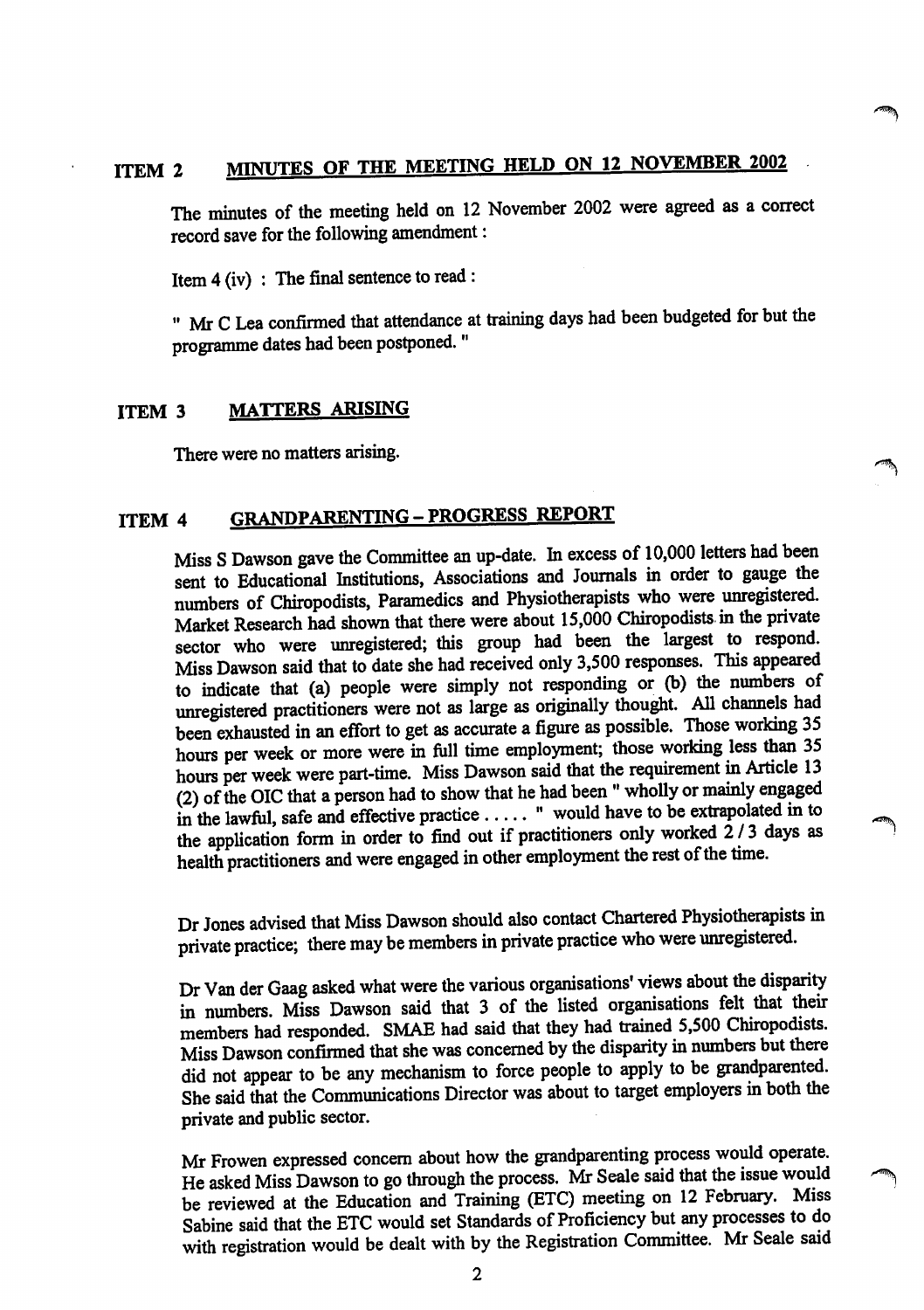that the paper before the Committee was merely an up-date on the progress of the grandparenting issue. The present meeting was not an appropriate time to discuss the grandparenting process in detail and in addition the relevant information was not presently before the Committee. Mr Seale said however that it was a matter for the Committee what matters it chose to discuss.

Miss Sabine said that the Committee would like to see the Grandparenting process document. Miss Crawford said that Grandparenting and International processes would be similar. Grandparenting was not understood, nor was the use of the word " titles ". HPC would have to target and seek the assistance of a wider registrant body.

Mr Seale said that once the Rules were passed in March 2003 a draft letter would go out to all Registrants covering, inter alia, the new Grandparenting process and fees. The letter would ask all Registrants to let HPC know of people who were practising but who were not registered. The Society of Chiropodists and Podiatrists had indicated that they wanted to assist HPC in this task.

Dr Jones said it should be clarified which committee was responsible for the registration process of Grandparenting applicants. Dr Burley said that Council had delegated this function to the Registration Committee. Mr Seale said that in fact the Education and Training Committee was a statutory practice committee and would advise Council. It was the ETC who had delegated this function to the Registration Committee.

Mr Frowen said that he would be more comfortable if the Grandparenting process mirrored the International Registration Process. Miss Crawford said that the Committee could not look at the Grandparenting process in isolation from the registration process of such applicants. She said that Grandparenting was important too in respect of partners and the training they would require in assessing Grandparenting applications.

#### ITEM 5 U.K. REGISTRATION DEPARTMENT - BEST PRACTICE DEVELOPMENT

t

Miss Harkin said that some of the changes in the U.K. Registration Department had come about in response to a survey carried out in 2002. She took the Committee through the paper at Enclosure 3. The Committee felt that the report was clear and very helpful. Dr Van der Gaag said that it gave a better idea of what the U.K. Registration Department did. She asked whether there were any ways in which Council members could assist the U.K. Department, for example by answering questions on generic or profession-specific issues. Miss Harkin said she would think about ways in which Council members could assist.

Mr Frowen said that he had had a query and had used the system and had found it to be efficient. Mr Lea said that the investment in the new telephone system had been worthwhile. Miss Crawford said that this document was a public document and for this reason names of staff and any of their personal details should be removed.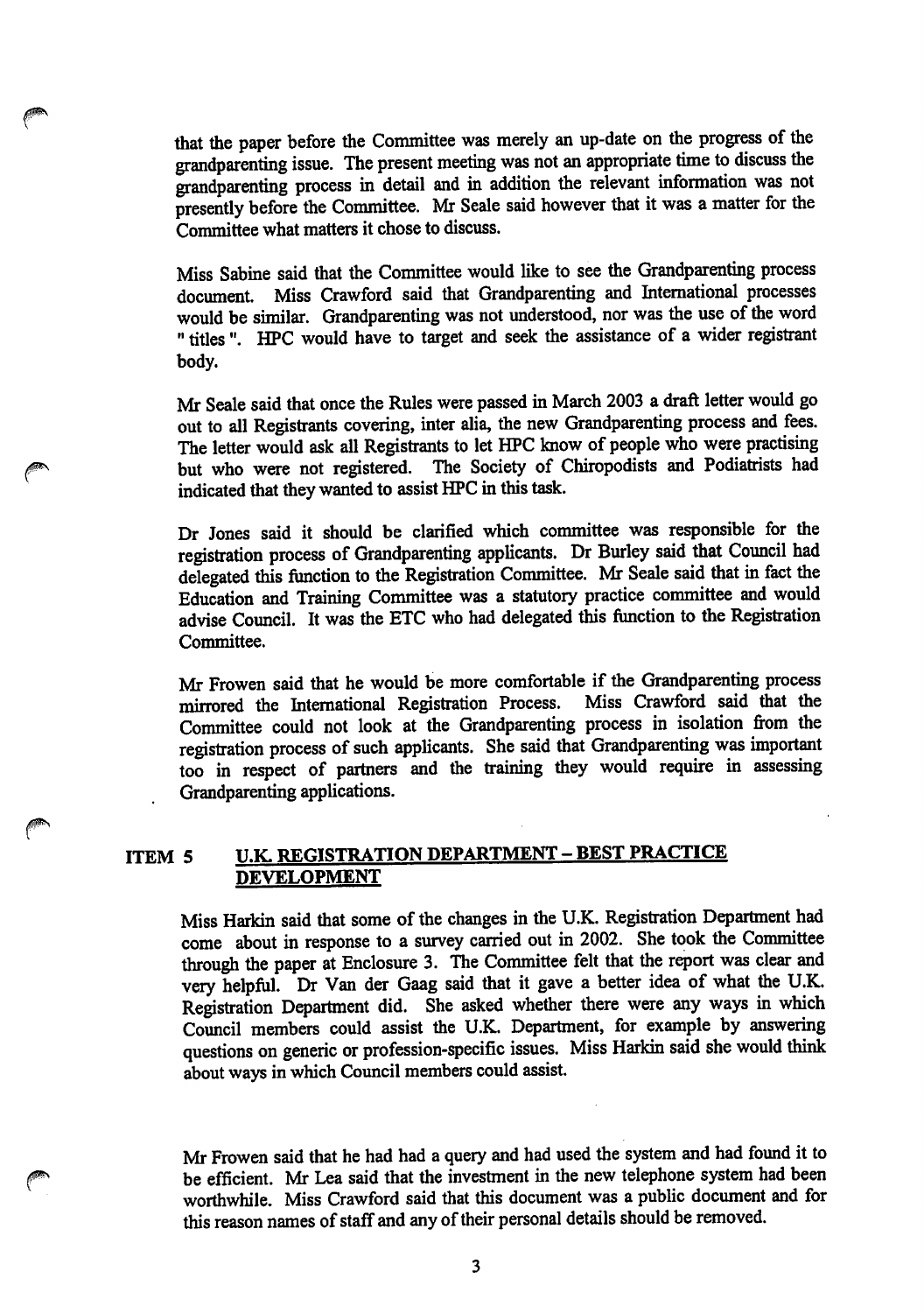#### ITEM 6 INTERNATIONAL REGISTRATION DEPARTMENT - MOVING TO A SINGLE MECHANISM FOR INTERNATIONAL REGISTRATION

Mr Dunn took the Committee through the paper at Enclosure 4. He said that 50 % of staffs time was spent continuously on the telephone. The present system was largely paper based, resulting in delays in the processing of applications. Further, each of the 12 professions presently regulated by HPC required 12 slightly different sets of documentation and workflows before an applicant could become registered.

The Registration process could be speeded up by putting the process on-line and moving to a common set of documentation and workflows and by a rationalisation of the application requirements. Processes would be generic and so could be shared with the Grandparenting process.

Registrant assessors would have to be trained in the light of the changes. Miss Sabine asked if registrant assessors would be required to be IT literate. The Committee felt that this was not an unreasonable requirement. Mr Ross-Sampson said that HPC would provide appropriate training for registrant assessors. The more IT literate registrant assessors were, the better the service provided to registrants.

Dr Van der Gaag said that there should be an alternative to IT because not everybody had access to a computer.

Miss Thornton asked whether there would be reciprocity agreements with other countries. Mr Frowen said that as he understood it HPC could not have reciprocity agreements.

Mr Ross-Sampson said that the International Registration Department was looking into how best to resolve the situation where registrant assessors would be looking at applicants individually but they had all completed the same academic course at the same university. The Committee noted that each application had to be considered on its merits, with the registrant assessors considering, inter alia, (a) the applicant's academic record, and (b) their clinical practice and ability.

#### ITEM 7 HPC'S POLICY ON ADDRESSES FOR REGISTRANTS

Mr Ross-Sampson said that this had been agreed at the Registration Committee meeting on 12 November 2002. The Committee agreed that the following recommendations be put to Council to be adopted as Council policy: That Registrants would be obliged to :

- (i) Provide a home address which would be used by Council as the registered and correspondence address but would not be made publicly available;
- (ii) Provide a work address which would be used by Council as a publicly displayed address which members of the public could view to determine whether a particular registrant practised in their locale;

 $\sim$ 

(iii) Update Council within xx days of a change in either their home address or work address.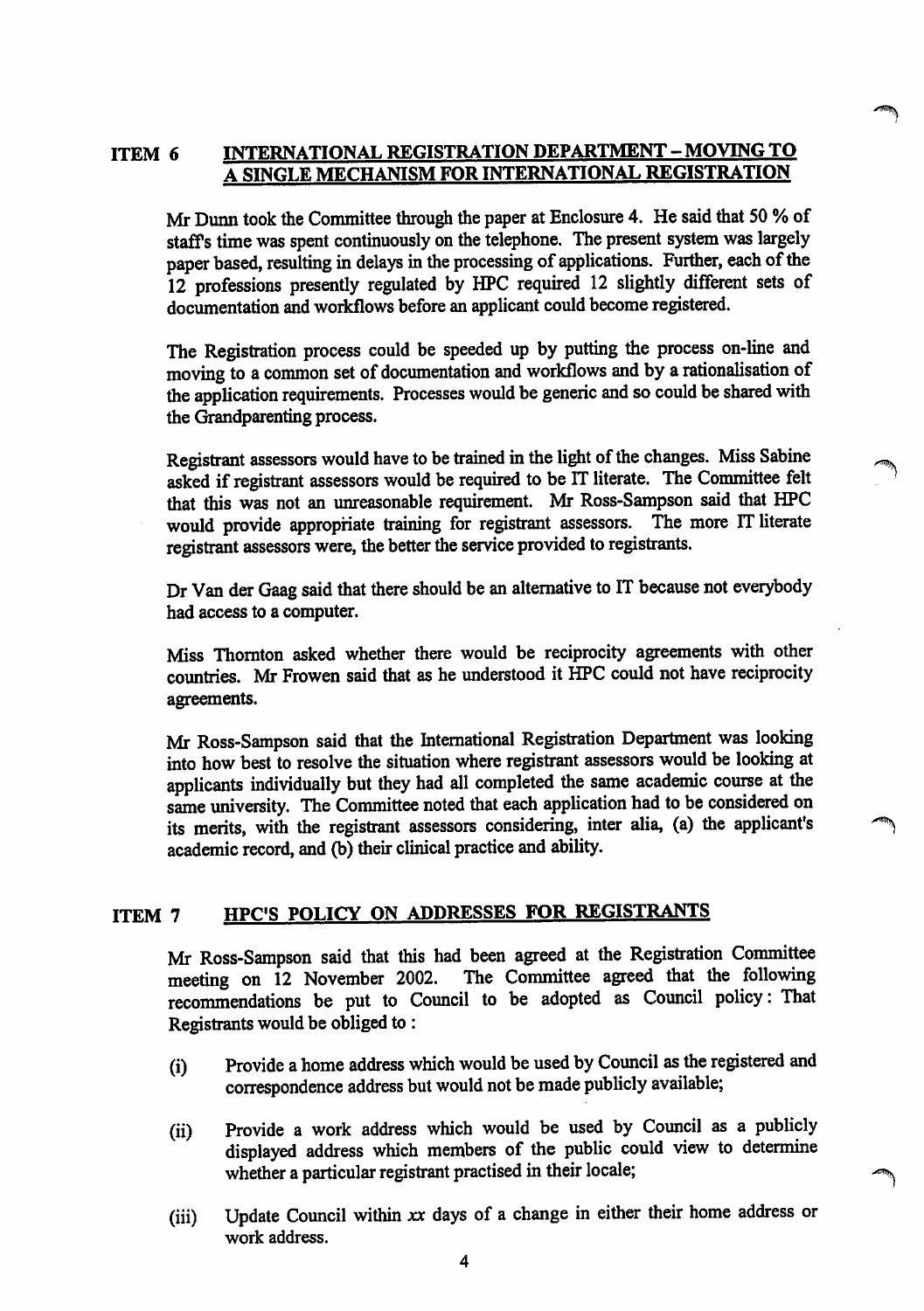#### ITEM 8 FORMAT OF CERTIFICATE

/\$£\

Mr Ross-Sampson discussed the paper at Enclosure 6.

The recommendation made about "titles" was that only protected titles that registrants were entitled to use would be shown on registration certificates. The part or subsection of the Register in which they were registered would not be shown on registration certificates.

Mr Frowen said that there may be some exceptions under the Medicines Act, 1968, where a registrant may have a certificate to show that they are qualified to prescribe medicines. Mr Seale said that the issue was being raised as a Parliamentary question in the House of Commons. It would be best to leave the issue until the question had been answered by the House of Commons.

The recommendation about qualifications was that as the Register would not record approved or non-approved qualifications, these would not appear on registration certificates. However, information about qualifications would be captured in the IT registration system for internal use.

The recommendation about salutations was that HPC would record a registrant's salutation on its Register. However, in the interests of the safety and well-being of the public and in particular to avoid appearing to endorse any particular salutation as being related to a registrant's practice of an HPC-regulated profession, salutations would not be displayed on registration certificates.

The Committee agreed that the following recommendation be put to Council to be adopted as Council policy : That Council approve the following form of words for Certificates:

| "This is to certify that                                                                                  |
|-----------------------------------------------------------------------------------------------------------|
| <b>FirstName MiddleName1toN LastName</b>                                                                  |
| is registered with the Health Professions Council and is entitled to practise using the following titles: |
| <b>Title1</b>                                                                                             |
| Title 2                                                                                                   |
| Title 3                                                                                                   |
|                                                                                                           |
| TitleN"                                                                                                   |

Mr Sutehall said that some professionals included letters after their names to indicate that they were state registered. Mr Seale said that the concept of" State Registration" would disappear on 1 April 2003. What would be protected was the title -- for example the title of" physiotherapist" would be protected and if a health professional was not registered they would not be able to call themselves a " physiotherapist". " State registration " would not mean anything after 1 April 2003.

#### ITEM 9 ACTIVITY REPORT

The Secretary pointed out that the Committee should note the statistical information already provided by the Chief Executive in his regular reports to Council, so that that information was not duplicated. However, there may be some overlap.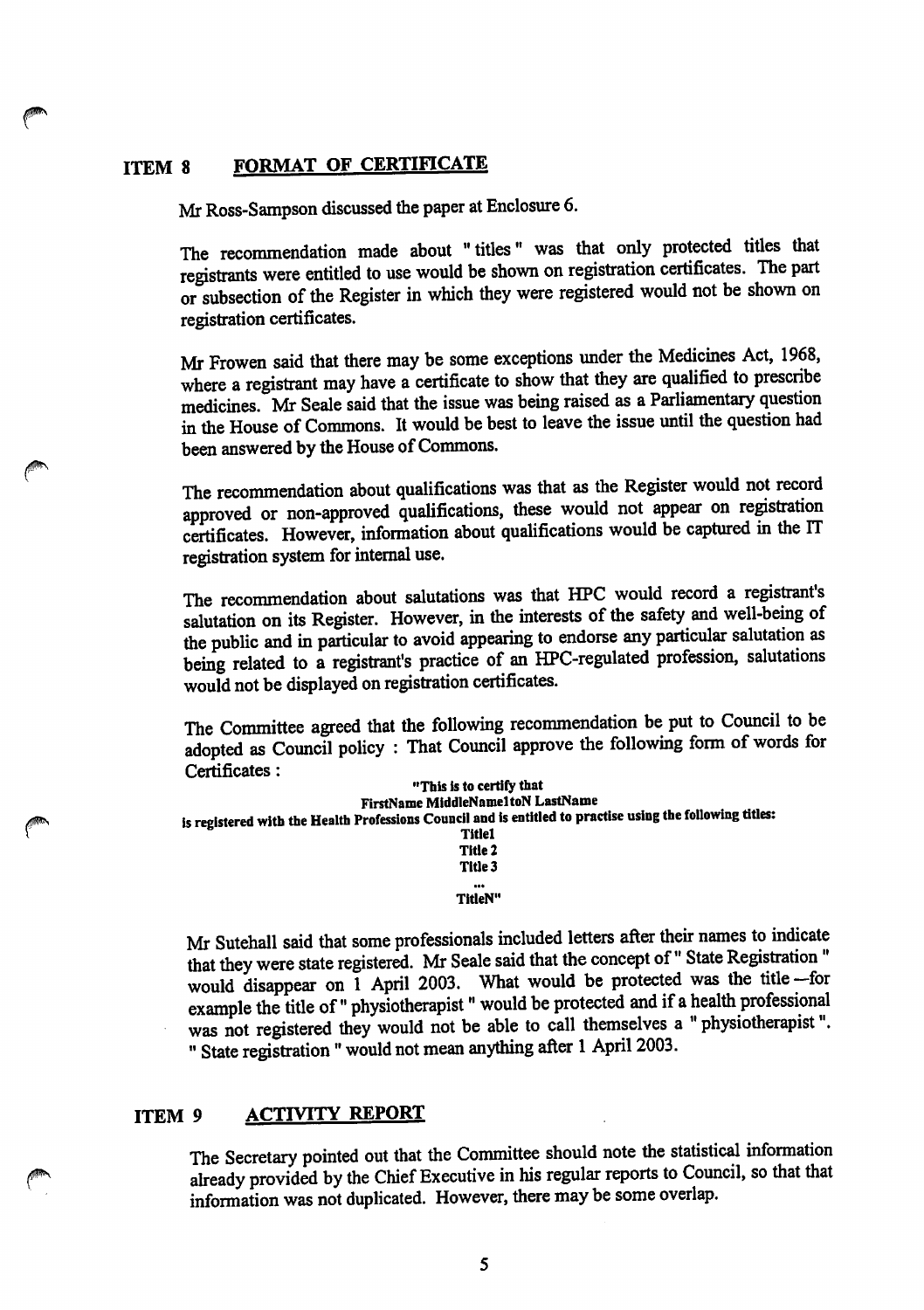The Committee felt that Mrs Collins' paper was a good starting point. Mr Ross-Sampson said it was important for Committee members to feedback to the Executive as soon as possible their ideas for the sort of statistical information the Committee would require.

Miss Crawford said that the International Registration Department could provide information on the number of applicants from the European Community. It would also be worth monitoring the speed and efficiency with which applications were processed.

Miss Thornton said that in addition to monitoring the numbers of applications, there should be monitoring of the quality of applications, for example the reasons why applications were refused. This would assist in monitoring any patterns.

Mr Dunn suggested that statistical data could be compiled on where applicants had trained and their country of origin.

Dr Van der Gaag asked whether the information would be collected by profession. Miss Crawford said that information collated on a profession by profession basis would be important because the Committee might need to look at a particular issue with one professional body but not with another.

Mr Seale suggested that the Executive management reports be used to put together relevant information which the Committee would want. This information would be compared to that which the Chief Executive gave to Council at its meetings.

#### ITEM 10 MINUTES OF THE EDUCATION AND TRAINING COMMITTEE MEETINGS HELD ON 12 NOVEMBER 2002 AND 27 NOVEMBER 2002

The Committee noted these.

#### ITEM 11 REGISTRATION UNDER THE PROFESSIONS SUPPLEMENTARY TO MEDICINE ACT. 1960

The Committee noted that Council had approved the following:

- 1. That applications for registration or restoration to the register under the Professions Supplementary to Medicine Act, 1960 would be determined by Council;
- 2. That consideration of such applications would be delegated to a committee comprised of the Chairman of the Registration Committee and two other members of Council, one of whom should be a registrant from the same part of the 1960 Act register as the applicant;
- 3. That the Committee should report any decision to refuse registration or restoration to the next meeting of Council.

#### ITEM 12 ANY OTHER BUSINESS